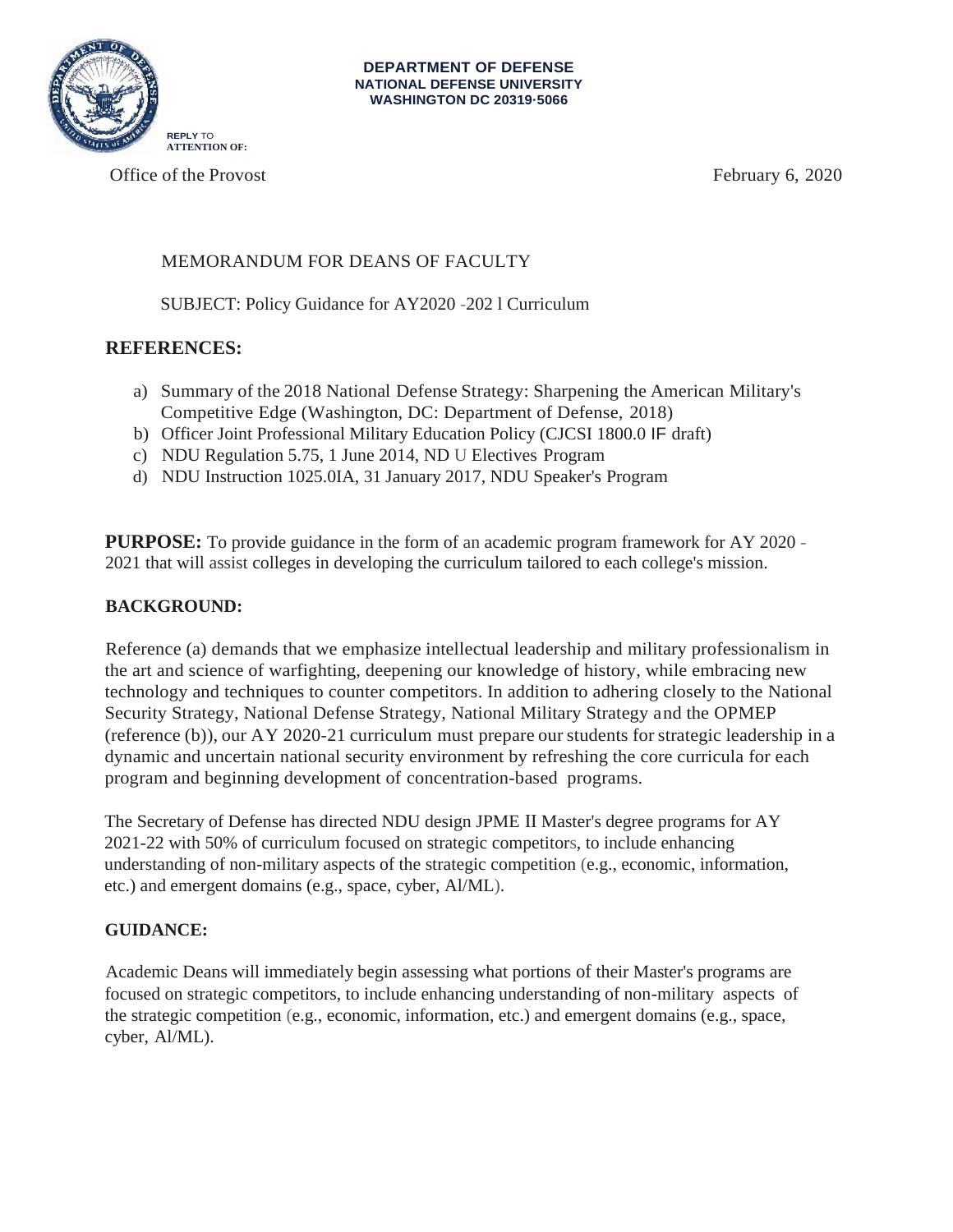For AY20-2 l, we will continue to deliver and update the same degree programs that were delivered in AY19-20; however we also must move now toward greater integration of Cyber and CTIW into the core curricula of all our JPME II Master's degree programs as part of "What every NDU graduate needs to know." Toward this end, the immediate task is for CIC and CISA to deliver their own programs in AY20-2 l and participate in the revision of the core curricula for the National Security Strategy and National Resource Strategy degrees to reflect Cyber/Info and CTIW learning objectives for every student. The CIC and CISA will each exchange one faculty member with ES and one faculty member with NWC for the entire year. This will enrich curricular options by drawing on the subject matter expertise from each of the colleges. Therefore, the AY 2020-2021 curriculum will align to the university's Institutional Learning Outcomes.

Transformation of the curriculum is reflected in these three Lines of Effort:

- I. Revise the core curriculum of ES and NWC to incorporate C/1 and CTIW.
- 2. Design the C/1 and CTIW concentrations.
- 3. Meet the Secretary's guidance that 50% of curriculum be focused on strategic competitors, to include enhancing understanding of non-military aspects of the strategic competition (e.g., economic, information, etc.) and emergent domains (e.g., space, cyber, Al/ML).

Pages 6-8 of this guidance contain the milestones.

# **INSTITUTIONAL LEARNING OUTCOMES (ILOs)**

*Upon completion of their academic programs at NDU, students will demonstrate the ability to:*

- 1. Create, construct, and adapt globally integrated, multi- instrument, all-domain s strategies s and plans that align with and support national objectives.
- 2. Analyze effective uses of information and cyberpower in strategic competition across all warfighting domains.
- 3. Work in complex irregular-warfare settings, including state- and non -state actors engaging in terrorism, insurgency, political warfare, and hybrids of these, to include partnering to meet strategic objectives.

We will also align these additional Institutional Level Outcomes to the curriculum:

- 4. Assessthe globalsecurity environment using appropriate inter-disciplinary analytical frameworks.
- 5. Create risk- and resource-informed options for generating, integrating, and sustaining military power in order to win decisively in war, prevail in irregular warfare, and conflict short of war.
- 6. Communicate effectively (oral and written) in order to provide concise policy options and military recommendations for seniordecision makers across various forums.
- 7. Apply principles of strategic leadership including, creative and critical thinking, decisionmaking and ethical conduct.
- 8. Demonstrate an ability to foster collaborative relationships across boundaries to leverage joint attitudes, resources, and learning opportunities.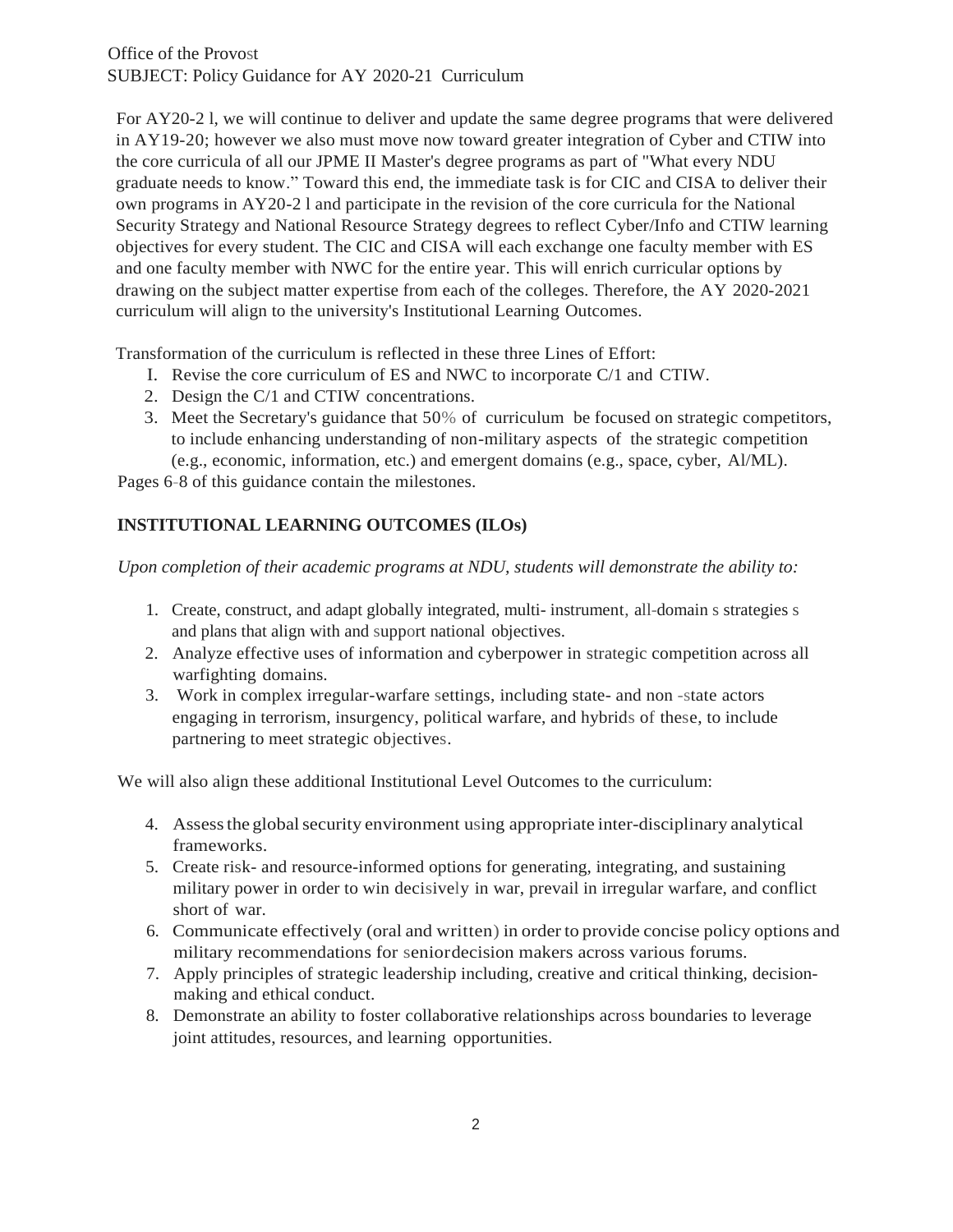# **PROGRAM FRAMEWORK AND ACADEMIC CALENDAR:**

This section outlines key date s and phases for AY 2020-21, which is the first year of the redesigned program structure consisting of five elements: I) the Strategic Leader Foundation Course 2) College Core Curriculum 3) Electives Program 4) Field Studies/Practicum and Research and 5) Capstone.

In-Processing & Orientation: *(03* - 04 Aug 2020). The first two days of the academic calendar are reserved to support effective in-processing and University orientation. The remainder of the first week is allotted to the colleges for further orientation services.

# *Program Framework Elements*

- I. Strategic Leader Foundation Course (S LFC): (10 Au g 11 Sep 2020). Building on the experience and lessons learned from AY 2019 -2020, the purpose of the SLFC is to provide students with a common intellectual foundation essential for success at NDU and longer-term success as senior leaders. Institutional learning outcomes should be introduced as appropriate. The course will provide a foundation for developing the skills for creative and critical thinking; principles, skills and challenges of strategic leadership; and an introduction to the strategic aspects of Joint Professional Military Education. This course will improve the efficient use of resources/expertise across NDU and ensure a common understanding of fundamental s required for academic success in all the colleges, including the Desired Leader Attributes and the statutory JPME II subjects. The Provost may approve a SLFC extension past 11 September provided the extension does not interfere with a student's ability to participate in the University Elective Studies programs as outlined below in 3a.
- 2. College Core Curriculum: *(14* Sep 2020 21 May 2021). The core curriculum will be designed to best ensure students master the unique competency expressed in the mission of each College, building on the foundational material in the Strategic Leader Foundation Course and addressing the strategic aspects of JPME II.
- 3. Electives Program: This next year we are striving for a more inclusive electives program which will both enrich the student experience by encouraging those in attendance to seek out educational opportunities that lie outside of their core programs; and facilitate a more diverse portfolio of elective course offerings as a larger pool of faculty from across the university are engaged in teaching during both the fall and spring terms. Each elective must be tied to at least one [LO. There will not be any College "mandatory" electives.

Electives will be offered on Mondays and Tuesdays during four 3.5 hour time blocks in both the fall and spring as depicted below. North Campus Colleges will ensure their students are free and will not schedule core courses during these time blocks. Electives may be offered for two or three credits; in general, 2-credit electives should meet for 2 hours of instruction during their time block, and 3-credit electives should meet for 3 hours during their time block.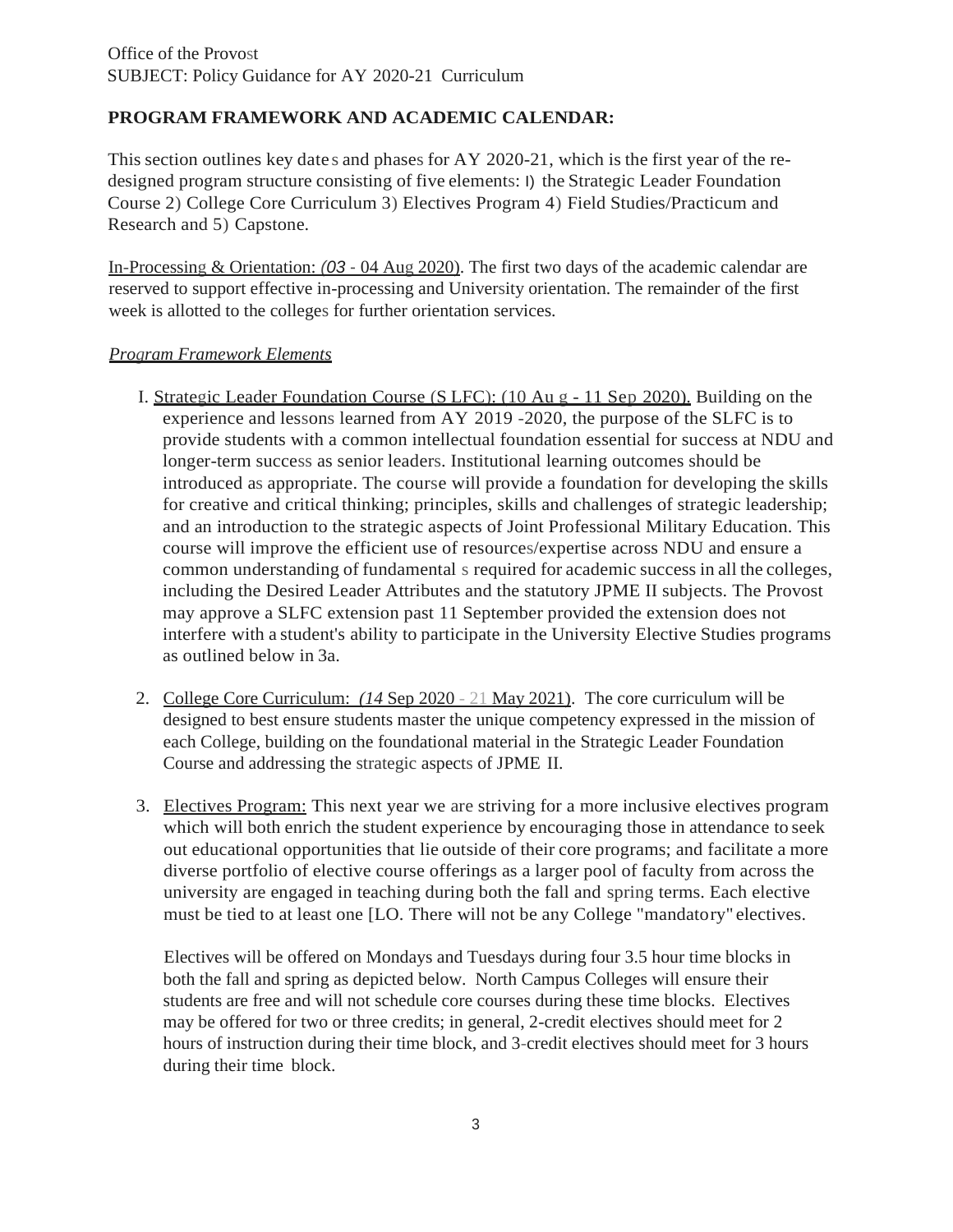$\overline{1}$ 

|           | Mon        | Tue        | Wed        | Thu  | Fri  |
|-----------|------------|------------|------------|------|------|
| 0800-1130 | Elective 1 | Elective 3 | PLS or CLS | Core | Core |
| 1230-1600 | Elective 2 | Elective 4 | Core       |      |      |

### Electives and Core Schedule, fall 2020 and spring 2021

- a) Fall Electives: (Mondays and Tuesdays. 14 Sep 08 Dec 2020). The make-up periods for Columbus Day will be 10 December 1230-1600 for the Elective l period and 11 December 1230-1600 for the Elective 2 period. If necessary, make-up periods will also be held on 14 and 15 December, with classes using the standard schedule times (0800-1130 or 1230-1600). North Campus Colleges will not schedule anyother Events during the make-up periods, unless receiving prior approval from the Provost or Deputy Provost. The open house for fall electives will be 12 August 2020.
- b) Spring Electives: (Mondays and Tuesdays, 04 Jan 23 Mar 2021). The make -up periods for Martin Luther King Day will be 25 March 1230-1600 for the Elective 1 period and 26 March 1230- I 600 for the Elective 2 period. The make-up day for Washington's Birthday will be 29 March using the regularly scheduled Elective periods (0800-1130 and 1230-1600). If necessary, make-up periods will also be held on 30 and 31 March, with classes using the standard schedule times (0800-1130 or 1230-1600). North Campus Colleges will not schedule any other events during the make-up periods, unless receiving prior approval from the Provost or Deputy Provost. The open house for spring electives will be 21 October 2020.

*Note that an electives course catalog will be developed by NDU-AA, with descriptions provided by the colleges and components. Electives registration will be managed by NDU-AA, using an electronic form developed in advance of the start of the open house and completed by students within a week of the conclusion of each open house. See reference (c) for further guidance.*

4. Field Studies/Practicum and Research: *(1* Apr - 07 May 2021). During this period, colleges will continue core course instruction and identify a window during which students will participate in their selected practicum of field studies that complements the core curriculum. This window of time will support some dedicated time for student research and writing. The experience students gain and lessons learned from their practicum or field studies will be integral to the curriculum objectives remaining during their time at NDU.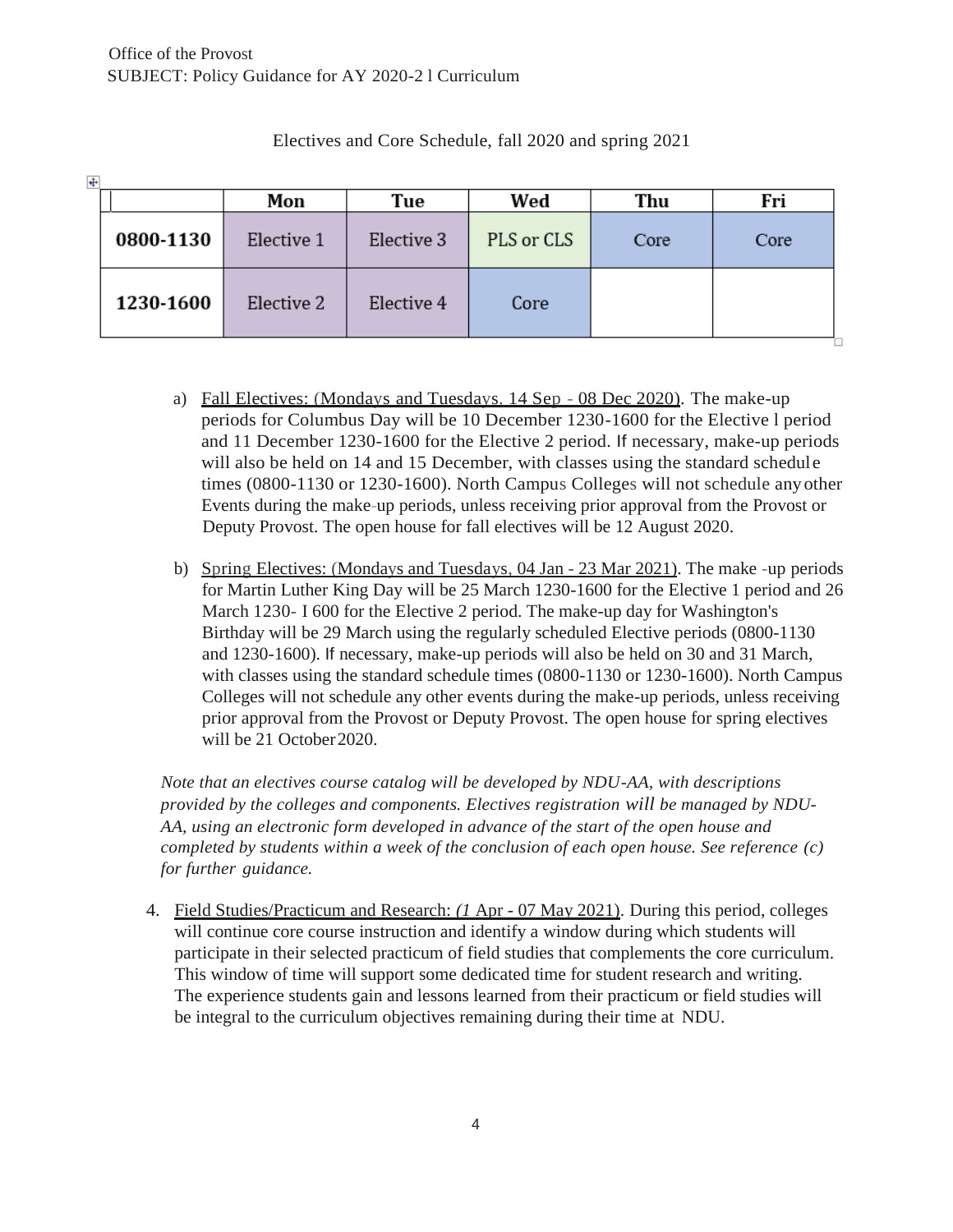5. Capstone Phase: (24 May - 4 June 2021). There are three goals of this Phase. First, to conduct final counseling and work with students on their individual leader development and promotion of career -long learning as they prepare for their next assignments. Second, for each college to conduct a capstone activity to wrap up the academic year in a coherent manner that enables faculty to ensure, through formal assessment that each student has met or exceeded the standards associated with the college's academic goals and objectives . Finally, to support students' interests and preparation for follow-on assignments, NDU will coordinate a series of brown-bag lunches. These optional brown bag lunches will provide students the opportunity to engage with representatives of organizations to which students may be assigned following graduation, such as U.S. government departments and agencies, the Joint Staff, and the Combatant Commands. This Phase also allows time for colleges to conduct award/recognition ceremonies , for students to out-process and to complete other required administrative action s prior to graduation

NDU Scholars Program: Applications for the Scholars Program will be accepted during 07 August - 18 September 2020. Applications will be submitted to the Scholars Program Board and must include the approvals of the faculty advisor and Dean of Faculty to qualify for the Field Studies/Practicum and Research credit for each applicant's respective college.

NDU and College Lecture Series: (Select Wednesday mornings). Wednesday mornings will usually be reserved for distinguished guest speakers or panel s participating in the President's Lecture Series (see reference (d)), the Strategic Leadership Forum, or the individual colleges' Commandant's/Chancellor's Lecture Series. Complementing NDU's focus on the development of strategic leaders, this program provides students the opportunity to engage with distinguished leaders in person and in a non-attribution setting. NDU requires the recognition of cognitive diversity and a broad, inclusive, and representative approach to planning and structuring these programs.

University Faculty Development: (Second Wednesday of each month. 1130-1250). University faculty development sessions will be held the second Wednesday of each month from 1130 -1 250. Colleges should not schedule other events during this time. Sponsors for each session will rotate among College s and there will be one session each semester reserved for Joint Staff to pics. These sessions will be coordinated by **INSS.**

ND U Graduation Ceremony: *(10* June 2021). The NDU Graduation Ceremony will be held at Fort McNair on **10 June 2021.**

Holidays: Federal holiday observance dates and dates for the NDU winter holiday break are listed in Attachment I.

**REQUIREMENTS:** In order to accomplish the timely development and establishment of learning outcome s, there will be weekly meetings of the Academic Deans, Chancellors, Commandants, Deputy Provost and Provost. There will be a monthly update to the NDU Pres ide NT. These are the miles tones: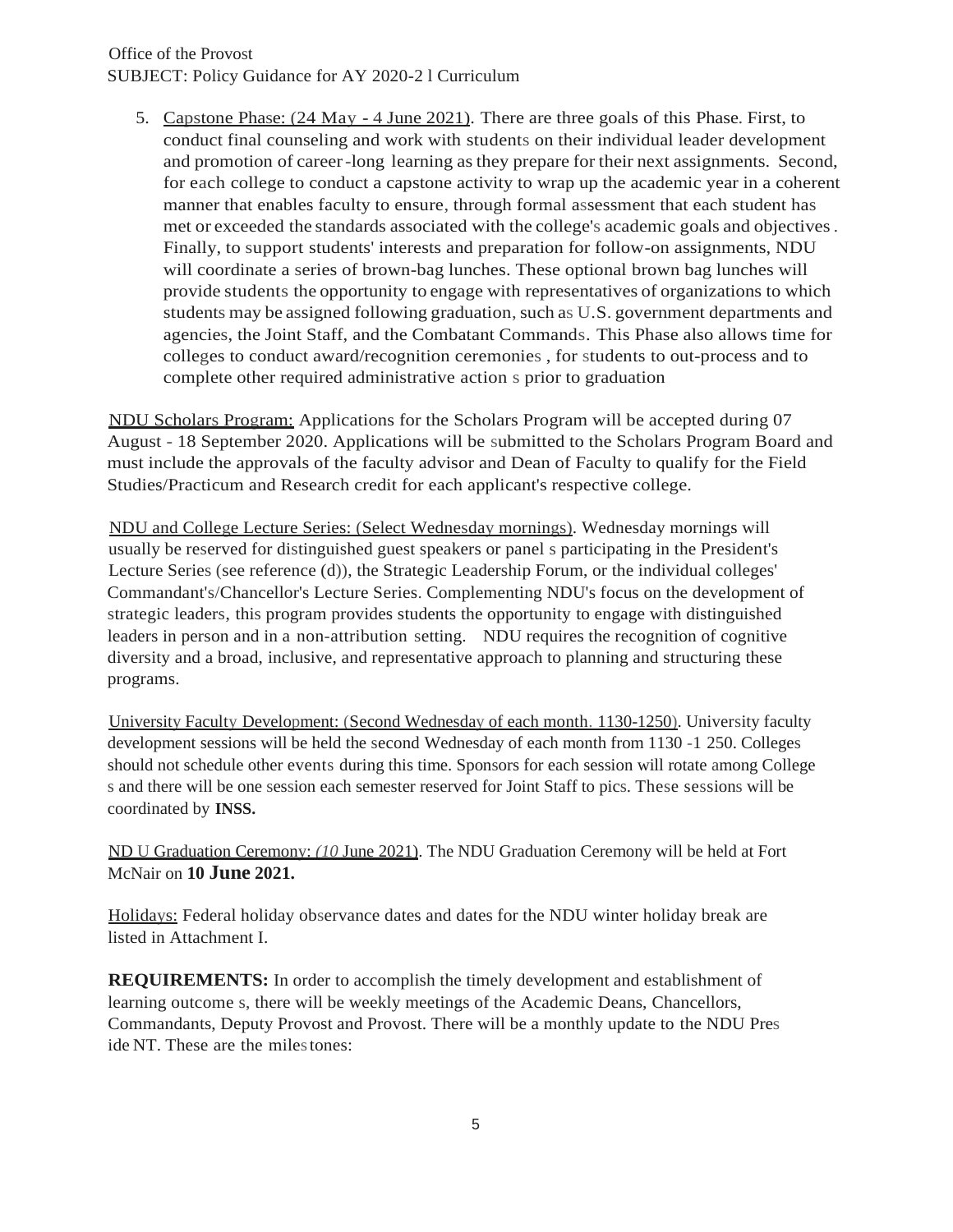| <b>Outcome Level</b>                         | <b>Outcome Development Milestone</b>          | <b>Due Date</b> |
|----------------------------------------------|-----------------------------------------------|-----------------|
| <b>Institutional Learning Outcomes</b>       | University Level                              | Accomplished    |
| (ILOs)                                       | University Core (Strategic Leader Foundation) | 18 February     |
| Academic Program Learning Outcomes<br>(PLOs) | College Level                                 | 17 March        |
| <b>Concentration Learning</b>                | Definitions and Outcomes, First DRAFT         | 12 April        |
| Outcomes (CLOs)                              | Definitions and Outcomes, FINAL               | 19 May          |
| Elective and Certificate Learning            | <b>Electives Outcomes</b>                     | 24 March        |
| Outcomes (ELOs)                              | <b>Certificate Outcomes</b>                   | 24 March        |
| <b>Course Learning Outcomes</b><br>(CLOs)    | Alignment with higher level outcomes          | Ongoing         |

**18 February 2020:** Draft memorandum for the NDU response to the Secretary of Defense Curriculum guidance.

**12 April 2020:** Each Dean will provide the Provost with an outline of their concept for their college's academic program and curriculum design to support this guidance. Note that the number of credits to graduate with a master's degree shall be a minimum of 32 credits and a maximum 36 credits. College core curricula, concentrations, and university electives must be designed so that it will be possible for students to complete all degree requirements within those credit limits.

The concept outline should include:

- a) The college's plan for assessing the Strategic Leader FoundationCourse.
- b) The core courses that will make up academic degree core curriculum (their anticipated length, contact hours, and primary academic focus supporting the college's OPMEP requirements) and a matrix reflecting which courses will address the five Chairman's Special Areas of Emphasis for Academic Year 2021:
	- 1. Globally Integrated Operations in the Information Environment
	- 2. Strategic Deterrence in the 21st Century
	- 3. Modern Electromagnetic Spectrum Battlefield
	- 4. Space as a Warfighting Domain
	- 5. The Return to Great Power Competition
- c) The elective courses you have or may develop to support the electives study programs (regional courses, courses related to concentrations, research/writing courses, and others). For elective courses, please inform the Office of the Provost when the most recent assessment of this course was completed as required in reference (c).
- d) A summary of the degree requirements for programs offered by your College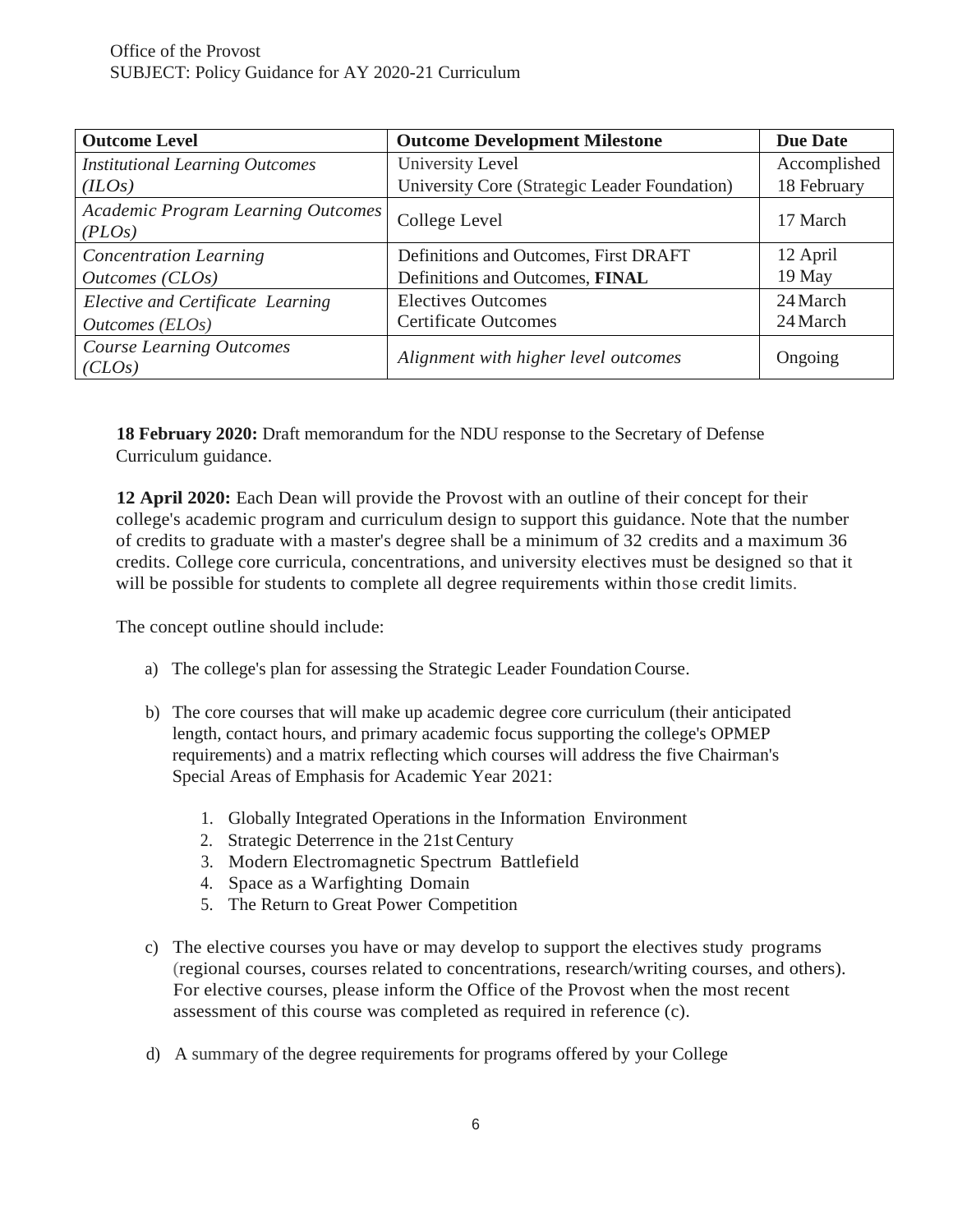- e) A review of your college's AY 2020 ISRP requirements and how they may relate to elective concentrations, practicum field studies or other elements of your academic program. This process will benefit NDU as we ensure we comply with the Officer Professional Military Education Policy.
- f) The college's plan to increase the diversity of speakers in the college's lecture series.
- g) If you are engaged or planning to engage in classified instruction or curriculum delivery, you and your commandant/chancellor should provide to the Provost a written plan with concurrence from security and facilities prior to scheduling classified instruction with estimates for the following:
	- 1. Course/Session description
	- 2. Level of anticipated classification
	- 3. Participation level (NO FORN, FVEY, NATO, etc.)
	- 4. Number of offerings of each class or session
	- 5. Number of students in each class
	- 6. Source of clearance processing (NDU will not provide clearance for students)
	- 7. Source of security management (storage, accounts, collaboration)
	- 8. Educational IT requirements (secure e collaboration, Blackboard, email, etc.)

All instructors must take mandatory classification and markings training (JKO course STR -USA34-Derivative Classification and Markings) prior to teaching, and have a certificate of completion on file with security (Deb Scavone) prior to authorization to teach or lead classified sessions.

h) In addition, no later than 3 week s after completion of AY 2020 student practicum travel, the office of the Provost will receive a back -brief on the assessment of the value added and how the practicum learning objectives are being incorporated into the remainder of the curriculum.

Attachment 2 provides a template for submitting most of the required information. Back-briefs on practicum travel will be delivered separately.

**30 April 2020 (NLT):** NDU Senior Leadership obtains approval of Cyber/lnfo and CTIW learning objectives from appropriate stakeholders.

**19 May 2020:** Decision by Provost:

- a. Amount of credit required for the new concentrationsto achieve stakeholder approved learning outcomes.
- b. Whether or not the Cyber/Info concentration will be offered in AY 21 or AY 22. Similarly, the decision will be made for the CTIW concentration.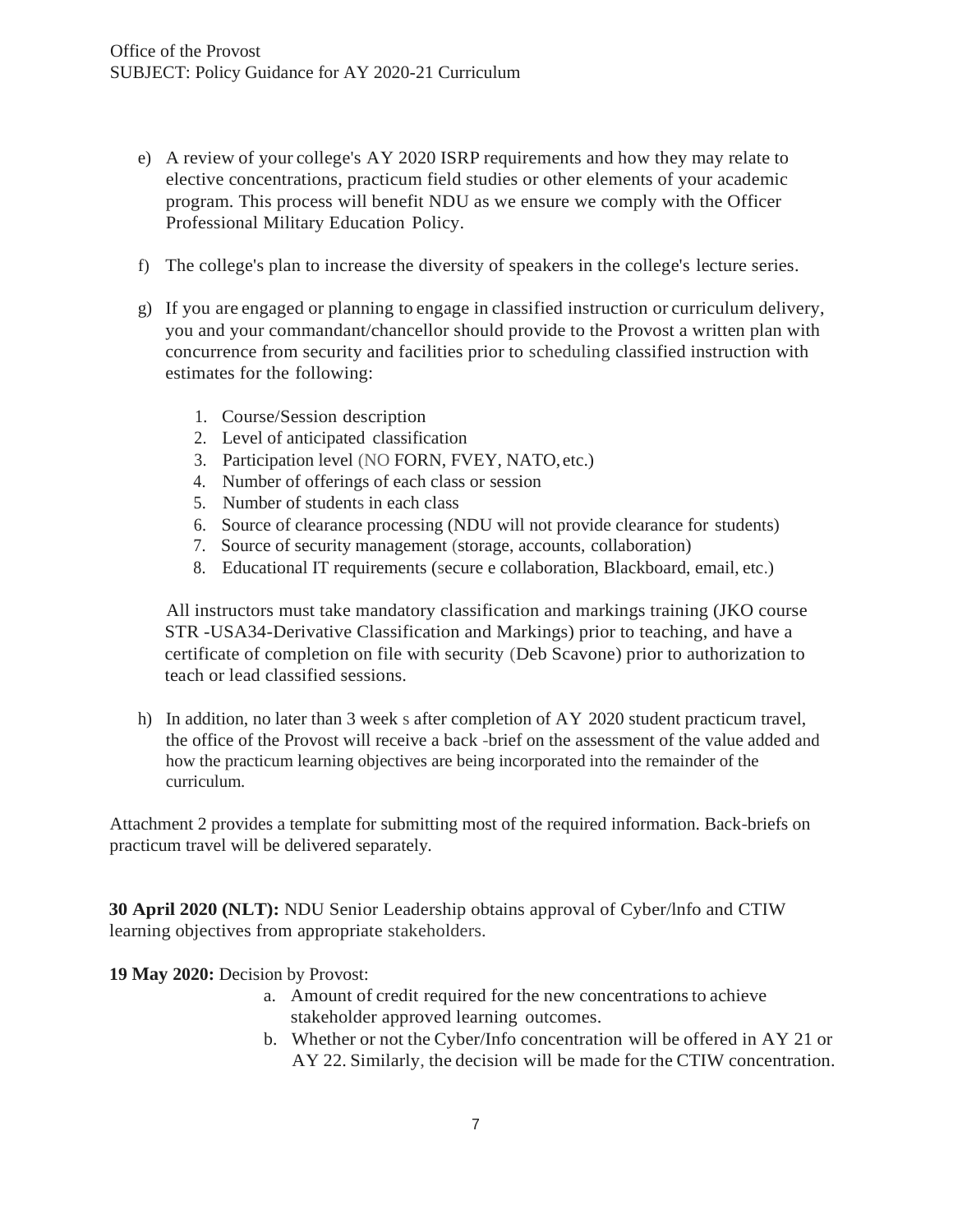Office of the Provost SUBJECT: Policy Guidance for AY 2020-21 Curriculum

These 19 May 2020 decision s will depend on the complexity of the concentrations required by the stakeholder. If these decisions cause changes to your college's curriculum outline and degree requirements the revisions should be submitted to the Provost **NLT 31 May 2020.**

**CONCLUSION:** Thank you for all of your efforts in providing the best possible education for our leaders. I'm especially grateful for the collaborative effort in implementing and assessing this year's program and helping us refine ND U's academic program design for AY 2021.

John W. Yaeger, Ed. D. Guerger

Attachments: As Stated

CF: NDU-P SVP coo Commandants, ES, JFSC and NWC Chancellors, CISA and CIC Directors, CAPSTONE, RSS and ISMO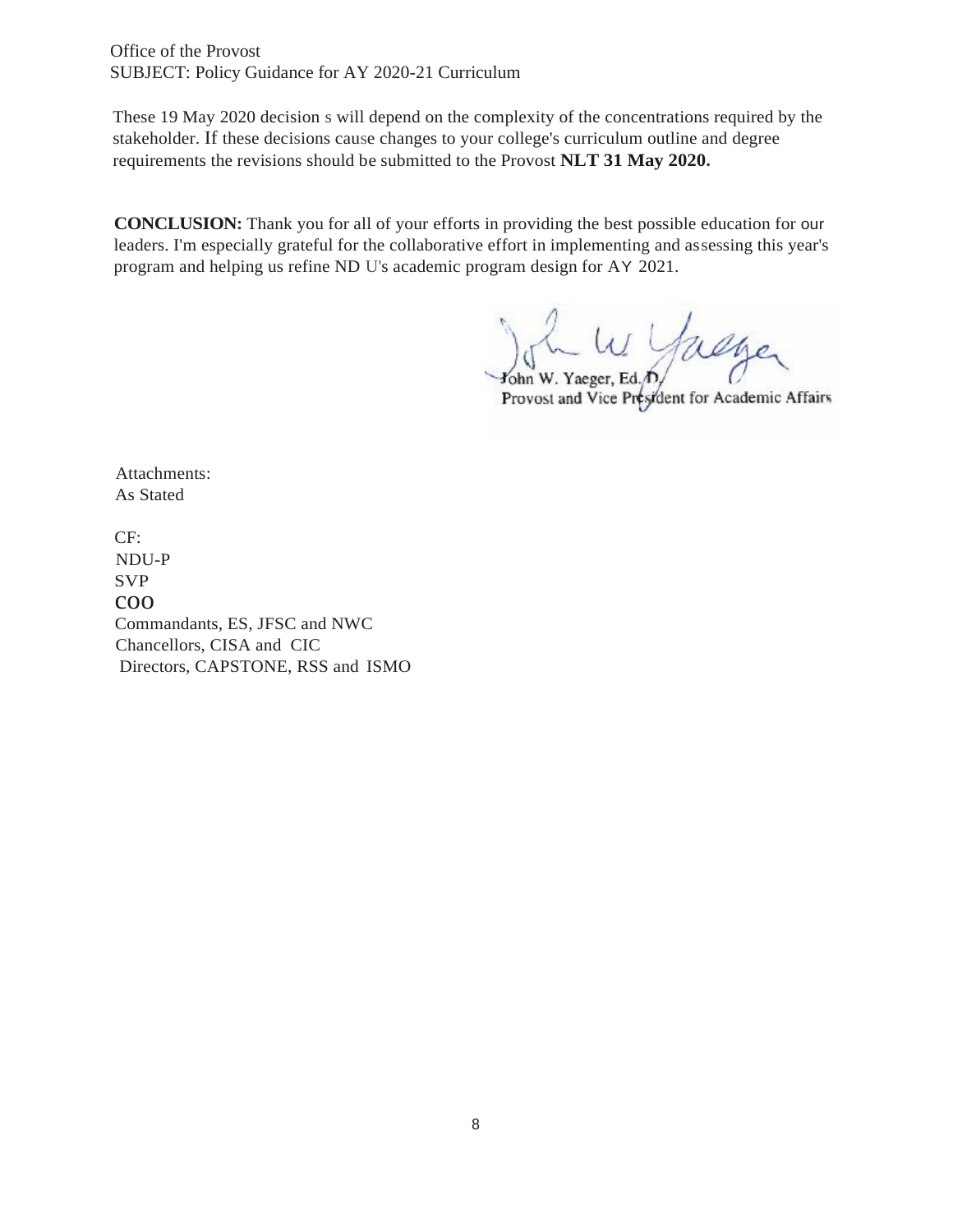#### Attachment 1

| <b>Date</b>                                                  | <b>Holiday</b>              |  |  |  |  |
|--------------------------------------------------------------|-----------------------------|--|--|--|--|
| <b>Federal Holidays*</b>                                     |                             |  |  |  |  |
| Monday, September 7, 2020                                    | Labor Day                   |  |  |  |  |
| Monday, October 12, 2020                                     | Columbus Day                |  |  |  |  |
| Wednesday, November 11, 2020                                 | <b>Veterans</b> Day         |  |  |  |  |
| Thursday, November 26, 2020                                  | Thanksgiving Day            |  |  |  |  |
| Friday, December 25, 2020                                    | Christmas Day               |  |  |  |  |
| Friday, January I, 2021                                      | New Year's Day              |  |  |  |  |
| Monday, January 18, 2021                                     | Martin Luther King Day      |  |  |  |  |
| Monday, February 15, 2021                                    | Washington's Birthday       |  |  |  |  |
| Monday, May 31, 2021                                         | <b>Memorial Day</b>         |  |  |  |  |
| Monday, July 5, 2021                                         | Independence Day (observed) |  |  |  |  |
| <b>NDU</b> Holidays                                          |                             |  |  |  |  |
| Monday, December 21, 2020 through<br>Friday, January 1, 2021 | <b>Holiday Break</b>        |  |  |  |  |

\*2020 Federal holiday information obtained from www.OPM.gov; 2021 Federal holiday information obtained from Internet source.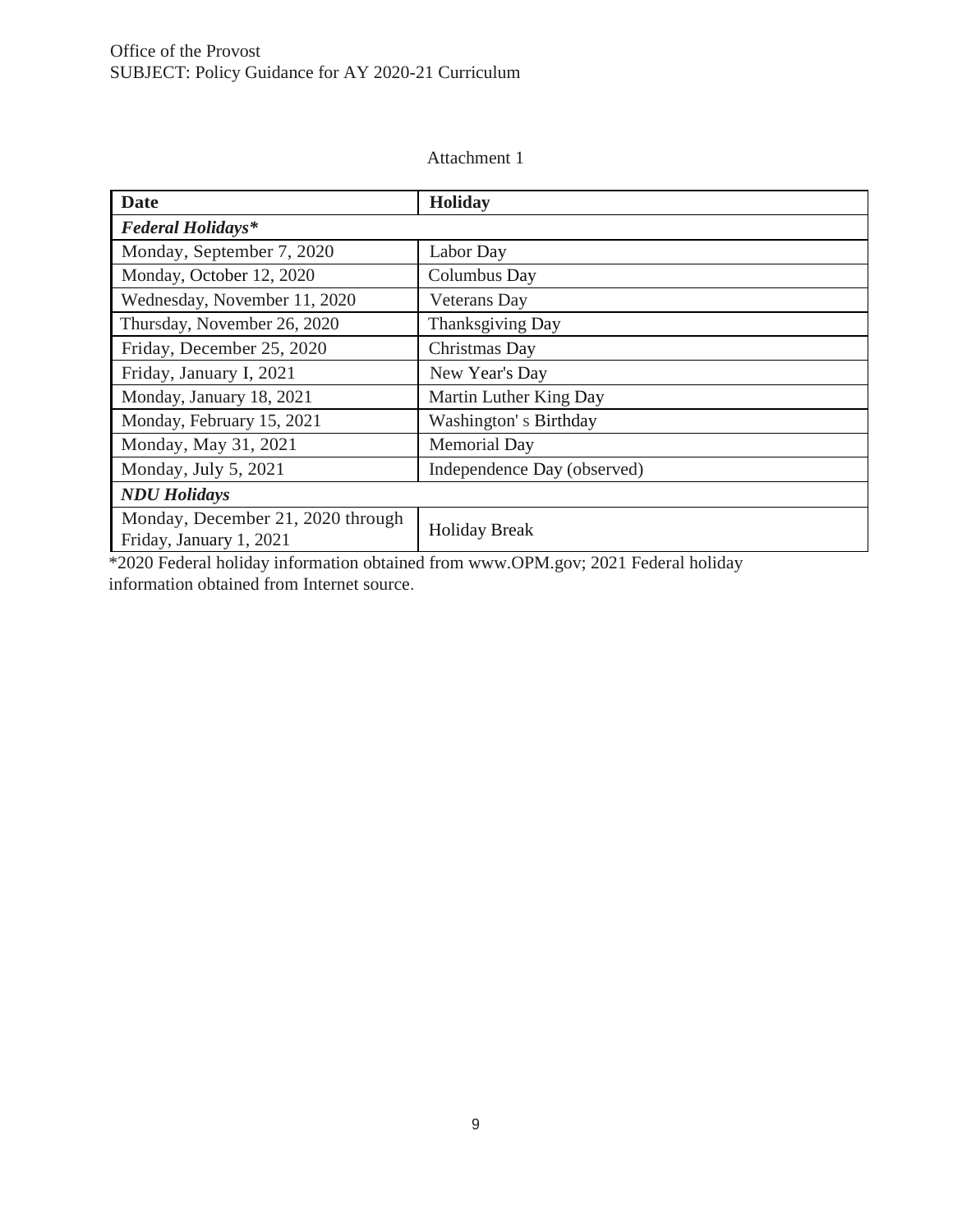### Attachment 2

# **ACADEMIC PROGRAM AND CURRICULUM DESIGN CONCEPT OUTLINE TEMPLATE DUE DATE: 12 APRIL 2020**

### **a) Strategic Leader Foundation Course Assessment Plan**

| <b>Outcome</b> (Tentative; to be finalized 18 Feb) | <b>Assessment Method</b> |
|----------------------------------------------------|--------------------------|
| Development of creative and critical thinking      |                          |
| skills                                             |                          |
| Understanding of the principles, skills and        |                          |
| challenlages of strategic leadership               |                          |
| Knowledge of the strategic aspects of Joint        |                          |
| Profession al Military Education                   |                          |

# **b) Program Core Curriculum**

| <b>Course</b><br>Number | <b>Course Title</b> | <b>Hours</b> | <b>Contact   Credit   Primary Academic</b><br>Hours   Focus/OPMEP Requirement | $SAE*$ |
|-------------------------|---------------------|--------------|-------------------------------------------------------------------------------|--------|
|                         |                     |              |                                                                               |        |
|                         |                     |              |                                                                               |        |
|                         |                     |              |                                                                               |        |
|                         |                     |              |                                                                               |        |
|                         |                     |              |                                                                               |        |
|                         |                     |              |                                                                               |        |

\*Indicate correspondence to Chairman's Special Area of Emphasis (SAE):

- 1. Globally Integrated Operations in the Information Environment
- 2. Strategic Deterrence in the 21st Century
- 3. Modern Electromagnetic Spectrum Battlefield
- 4. Space as a Warfighting Domain
- 5. The Return to Great Power Competition

### **c) Electives**

| <b>Course</b><br><b>Number</b> | <b>Course Title</b> | <b>Credit</b><br><b>Hours</b> | <b>New</b><br>Course?<br>$(Yes/No)*$ | Last<br>course<br>assessment | <b>Concentration (leave</b><br>blank if open elective) |
|--------------------------------|---------------------|-------------------------------|--------------------------------------|------------------------------|--------------------------------------------------------|
|                                |                     |                               |                                      |                              |                                                        |
|                                |                     |                               |                                      |                              |                                                        |
|                                |                     |                               |                                      |                              |                                                        |
|                                |                     |                               |                                      |                              |                                                        |